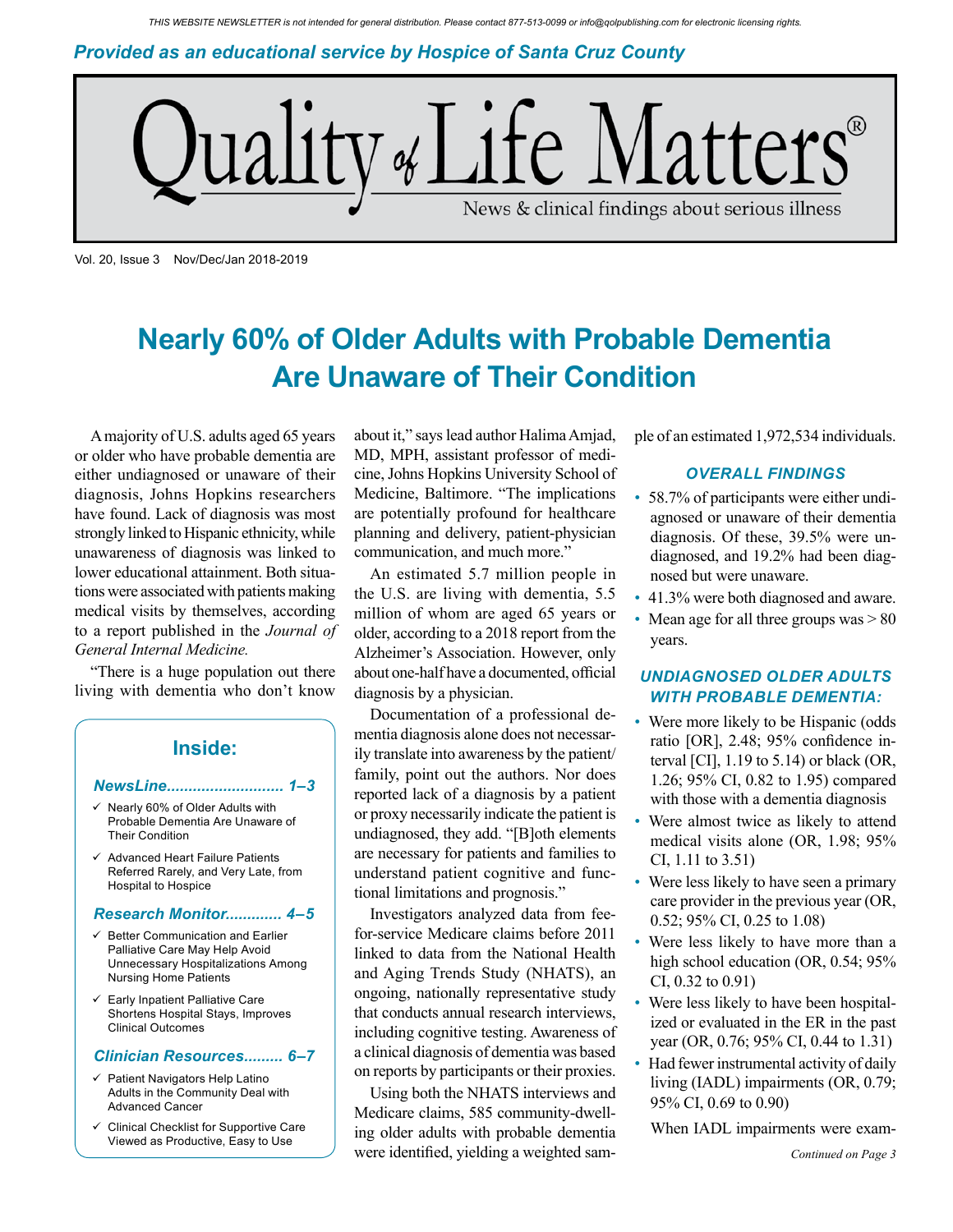# **NewsLine**

## **Advanced Heart Failure Patients Referred Rarely, and Very Late, from Hospital to Hospice**

Only 3.8% of older adults hospitalized with advanced heart failure (HF) are discharged to hospice care, and nearly onequarter of these die within three days of enrollment. Further, median survival time in hospice is just 11 days, according to a report on a 10-year retrospective analysis published in *JAMA Cardiology.*

"Median survival times in hospice did not change between 2005 and 2014," write the authors. "While the number of patients with HF dying in hospice is increasing, patients with cardiovascular disease have been identified as having the greatest unmet need for palliative care."

Investigators analyzed data from the national, multicenter Get With The Guidelines–Heart Failure (GWTG–HF) registry linked to Medicare claims for older adult patients hospitalized with HF who were discharged alive from 438 sites between 2005 and 2014. Patterns in hospice use and outcomes for hospice-referred patients  $(n = 4588)$  were compared with those for patients with advanced HF not discharged to hospice  $(n = 4537)$ .

### *OVERALL*

- Hospice enrollment at discharge accounted for 3.8% of 121,990 index HF hospitalizations.
- Of these, 52.8% were discharged to home hospice and 47.2% to a medical hospice facility.
- Median survival time for hospicereferred patients was 11 days (range, 3 to 63 days) as compared with 318 days (range, 78 to 1105 days) for those with advanced HF not discharged to hospice.
- For home hospice patients, median survival was 25 days (range 6 to 132) days), while for those admitted to a hospice facility, median survival was 5

• 22.5% of patients discharged to hospice died in  $\leq$  3 days, with 12.2% of those discharged home with hospice dying in  $\leq$  3 days and 34.1% of patients discharged to an inpatient hospice facility dying in  $<$  3 days.

The shorter survival time for patients discharged to hospice facilities compared with those discharged home with hospice suggests that the facility patients may be sicker, the authors note.

### *KEY FINDINGS*

- The hospice discharge rate increased only gradually over the study period, from 2.0% in 2005 to 4.9% in 2014 (*P*   $= 0.001$ .
- HF patients discharged to hospice were more likely to be older, white, and better educated, and to have worse HF severity than were patients in the non-hospice group.
- All-cause hospital readmission within 30 days was just 4.1% among hospice enrollees, compared with 27.2% among patients with advanced HF not enrolled in hospice.
- At six months, all-cause readmission rates were 8.7% among hospice patients and 57.3% among non-hospice patients with advanced HF.
- The strongest predictors of hospital readmission from hospice were nonwhite race (adjusted hazard ratio [HR], 1.59; 95% confidence interval [CI], 1.18 to 2.17) and younger age (adjusted HR per 5 years, 1.18; 95% CI, 1.10 to 1.27).
- 5.2% of hospitalized patients received comfort care only at any time during the hospitalization. Of these, 50.3% were discharged to hospice.
- days (range, 2 to 20 days). *Continued on Page 3 Continued on Page 3* • HF patients discharged to hospice were

hospitals in the western and southern U.S. regions and less likely to have been cared for in hospitals in the northeast region.

"[A] downtrend in survival in hospice has been noted nationally," observe the authors, "driven by the increase in patients with non-cancer diagnoses enrolling in hospice," many of whom have diseases that are difficult to prognosticate.

"This might be one important reason why patients with heart disease continue to be grossly underrepresented in the hospice-enrolled population in the United States compared with patients with other diseases, such as cancer," they continue. "Therefore, early recognition of poor prognosis and palliative consultation could facilitate timely hospice referral."

### *'NEVER TOO EARLY' FOR ADVANCE CARE PLANNING*

"This study confirmed that referral to hospice occurs very late and hospice remains underused in patients with HF," write the authors of a commentary accompanying the report. HF is the leading cause of death in the U.S., but accounts for just 18.7% of hospice admitting diagnoses, they point out, as compared with 27.2% for a diagnosis of cancer.

"It is true that early recognition of poor prognosis and palliative care consultation could facilitate timely hospice referral" as the study authors have suggested, they observe. However, they point out several barriers to implementing these recommendations regarding HF patients.

For instance, prognostication for HF patients — already challenging — is likely to become further complicated by the rapid evolution of HF treatment and technology.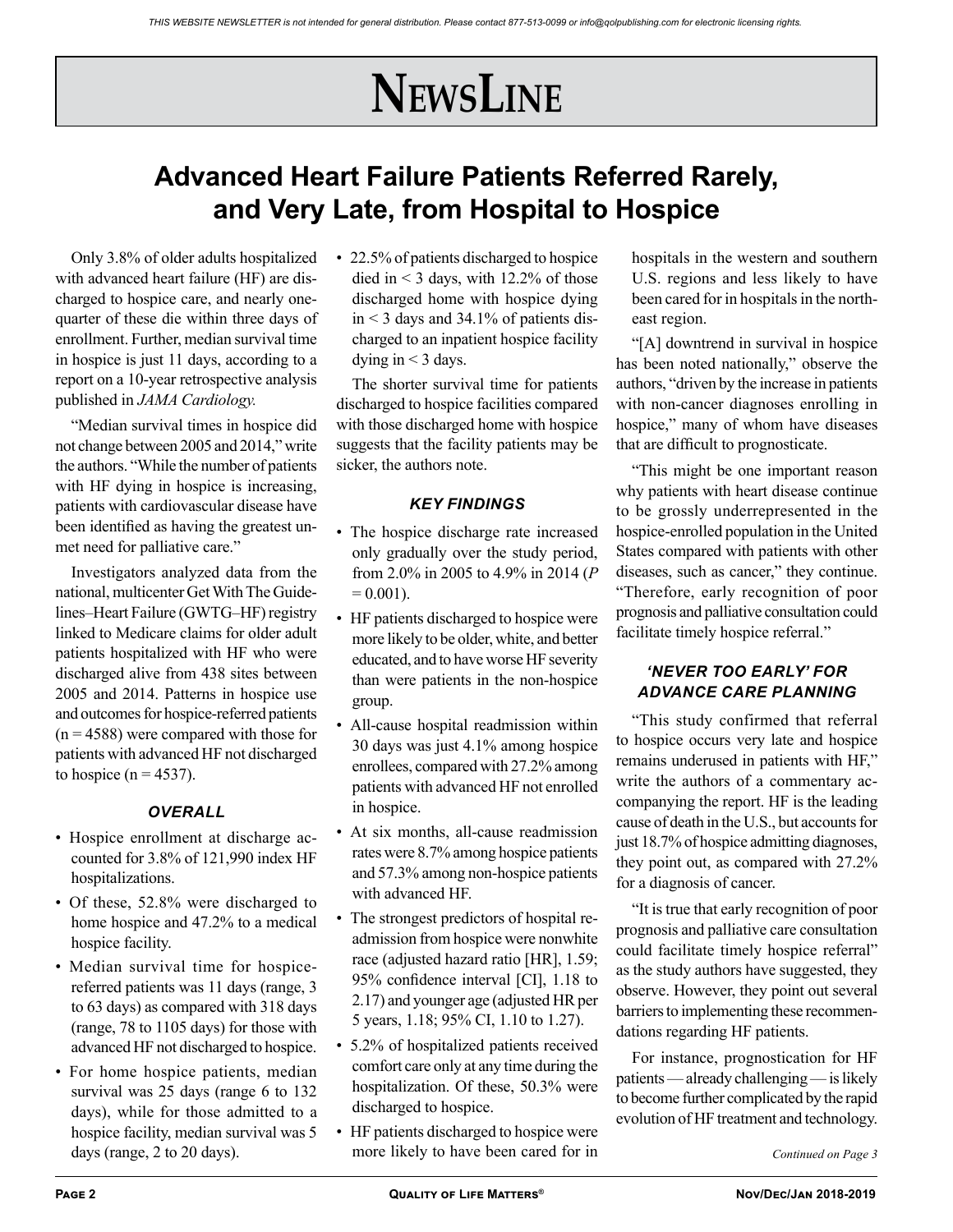# **NewsLine**

## **Nearly 60% of Older Adults with Probable Dementia Are Unaware of Their Condition (from Page 1)**

ined individually, persons were less likely to be undiagnosed if they had impairments in managing finances (OR, 0.14; 95% CI, 0.07 to 0.26) and in managing medications (OR, 0.31; 95% CI, 0.18 to 0.53).

### *FACTORS ASSOCIATED WITH UNAWARENESS OF DEMENTIA DIAGNOSIS*

- Having a high school education only (OR, 0.42; 95% CI, 0.19 to 0.94)
- Attending medical visits alone (OR, 1.97; 95% CI, 0.77 to 5.02)
- Having fewer IADL impairments (OR, 0.72; 95% CI, 0.59 to 0.88)
- Self-responding to interview questions rather than relying on a proxy (OR, 8.77; 95% CI, 3.10 to 24.79)

A large minority of participants responded independently, without a proxy or assistant, suggesting that their families may also be unaware of a diagnosis of dementia, note the authors. Because "going to physician appointments alone — a

novel risk factor — was associated with greater likelihood of being undiagnosed and unaware of a dementia diagnosis," their findings underscore the importance of having a knowledgeable informant for older adults at risk for dementia.

### *TIMELY DEMENTIA DIAGNOSIS*

The authors stress the importance of early diagnosis of dementia. "Timely diagnosis of dementia may be important in improving patient outcomes, both now and when effective treatments become available," they write. "Even in the absence of disease-modifying treatment, early diagnosis of dementia may have implications for mitigating safety risks, prevention of complications, and [providing opportunities for] patient/family planning for the future."

### *CLINICAL IMPLICATIONS OF FINDINGS*

• Be aware that non-white patients and

those with lower education levels may particularly benefit from screening.

- Carefully assess for difficulty in any IADLs.
- Observe for subtle signs of dementia among patients who attend medical visits alone.
- Ensure clear communication.

"[C]ommunication, counseling, and awareness are necessary to achieve any potential benefits of early diagnosis," the authors conclude.

*Source: "Underdiagnosis of Dementia: An Observational Study of Patterns in Diagnosis and Awareness in U.S. Older Adults,"* Journal of General Internal Medicine; *July 2018; 33(7):1131*–*1138. Amjad H, Roth DL, Sheehan OC, Lyketsos CG, Wolff JL, Samus QM; Division of Geriatric Medicine and Gerontology; and Department of Psychiatry and Behavioral Sciences, Johns Hopkins University School of Medicine; Johns Hopkins University Center on Aging and Health; and Department of Health Policy and Management, Johns Hopkins University Bloomberg School of Public Health, all in Baltimore, Maryland.*

## **Advanced Heart Failure Patients (from Page 2)**

And although models for prognostication in HF do exist, they are "not well applied in acute situations at the bedside."

As to unmet needs in palliative care, the number of formally trained specialists in the field is relatively small, note the authors, making the argument for increasing palliative care skills among cardiologists and primary care physicians a more compelling one. Yet even clinicians with training in communication skills may find knowing when to discuss timely palliative/hospice care unclear.

One solution to addressing these barriers, urge the authors, is holding early and ongoing advance care planning conversations with patients. These can begin at diagnosis, with discussion of treatment benefits and burdens as well as what the patient would consider an acceptable or unacceptable health status. Then, as the disease progresses, discussions should address specific and evolving treatment preferences, including hospice.

"Some physicians worry about bringing up possible future negative events, but patients generally prefer to have these conversations earlier than physicians think," write the authors. "While we never say never in medicine, it is never too early to start the conversation."

*Source: "Trends in Hospice Discharge and Relative Outcomes Among Medicare Patients in the Get With The Guidelines*–*Heart Failure Registry,"*  JAMA Cardiology; *Epub ahead of print, August 29, 2018; DOI: 10.1001/ jamacardio.2018.2678. Warraich HJ, Xu H, Allen LA; Division of Cardiology, Department of Medicine, Duke University Medical Center; and Duke Clinical Research Institute, both in Durham, North Carolina; Department of Medicine, University of Colorado, Aurora. "Hospice Use and Palliative Care for Patients with Heart Failure: Never Say Never in Medicine, But It Is Never Too Early to Start the Conversation," ibid.; DOI: 10.1001/jamacardio.2018.2750. Nakagawa S and Garan AR; Department of Medicine, Adult Palliative Care Services and Division of Cardiology, Columbia University Medical Center, New York City.*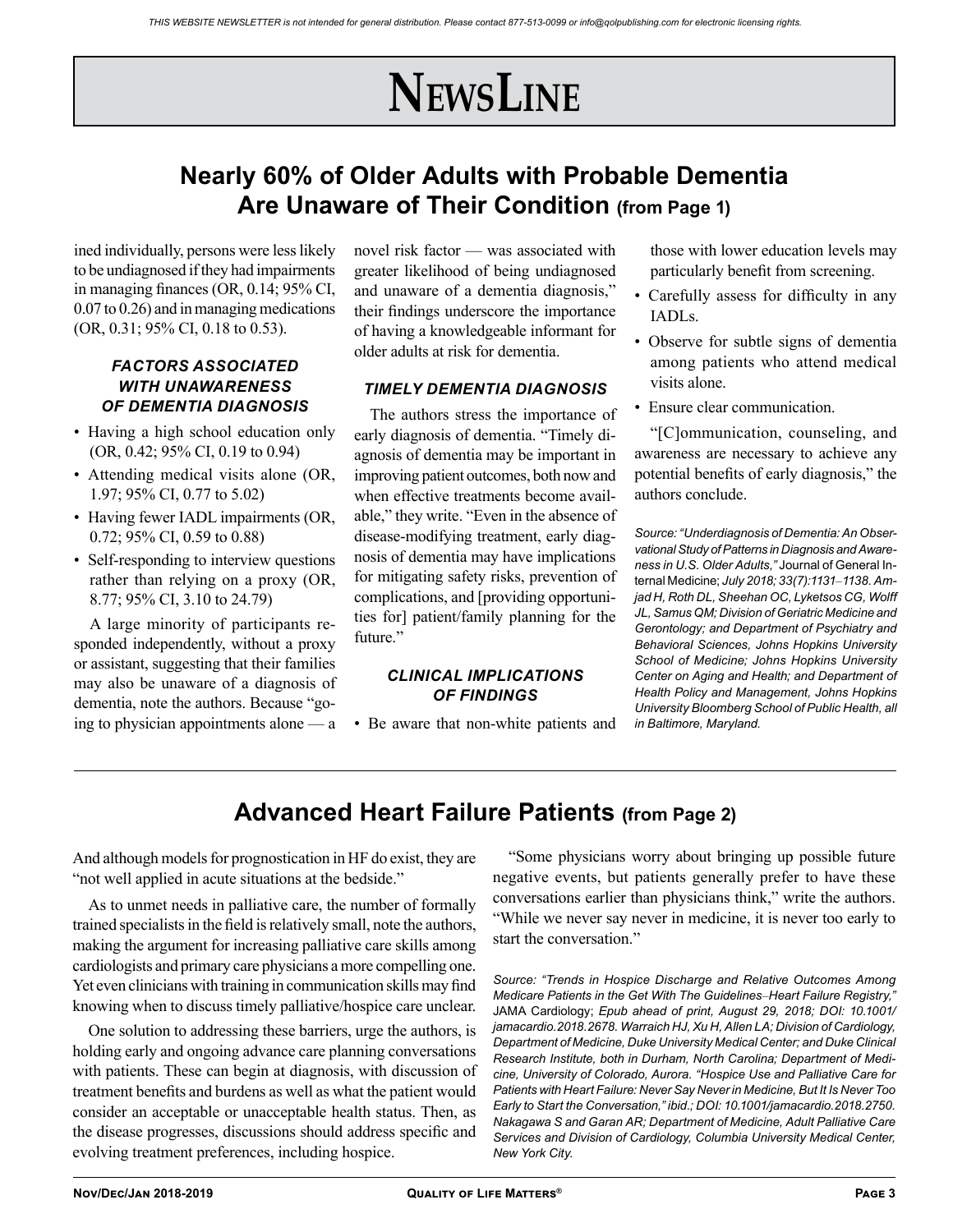# **RESEARCH MONITOR**

## **Better Communication and Earlier Palliative Care May Help Avoid Unnecessary Hospitalizations Among Nursing Home Patients**

Better communication among staff, clinicians, and patients, more inhouse resources, and earlier palliative care may be key to reducing the number of avoidable hospitalizations among long-stay nursing home (NH) residents, according to a report on an intervention study published in *Innovation in Aging,* a journal of the Gerontological Society of America.

"Our data show that preventing avoidable hospitalization is less about clinical diagnosis and more about having coordinated systems in place," says lead author Kathleen Unroe, MD, MHA, of the Regenstrief Institute in Indianapolis. "These systems can prevent potentially harmful events that result from unnecessary transfers to the hospital."

Investigators analyzed data on 1,931 acute care transfers (involving 1,158 long-stay residents) collected by specially trained registered nurses (RNs) embedded full-time in 19 participating nursing homes from 2014 to 2016. The RNs rated the avoidability of transfers and identified opportunities for quality improvement, as part of an ongoing intervention project to reduce hospital transfers, entitled OPTI-MISTIC (Optimizing Patient Transfers, Impacting Medical quality, and Improving Symptoms: Transforming Institutional Care).

The intervention used six diagnoses identified in previous research as being associated with potentially preventable hospitalizations (i.e., hospitalizations for conditions that could reasonably be safely managed in a nursing home and would be amenable to quality improvement interventions and educational initiatives).

Because the embedded nurses worked alongside the staff but were not employed by the facility, they were well positioned to make objective assessments, note the authors. In addition, the RNs were trained

to respond to acute changes in conditions, facilitate advance care planning (ACP), and support the nursing staff through education and mentoring.

### *OVERALL FINDINGS*

Among long-stay residents who experienced at least one acute transfer during the study period:

- 34% were aged 85 years or older.
- 44% had moderate to severe cognitive impairment.
- Nearly 90% were extensively or totally dependent in all reviewed activities of daily living but one (eating, 57%).
- 64% experienced one care transfer during the study period; 22% had two transfers, 7% had three, and 7% had four or more transfers.
- 92% were transferred back to the NH; 8% died in the hospital.

Overall, 44% of acute transfers included one of the following "potentially avoidable hospitalization" (PAH) diagnoses:

- Urinary tract infection (18%)
- Pneumonia (14%)
- Heart failure (12%)
- COPD/asthma (11%)
- Pressure ulcers/cellulitis (5%)
- Dehydration (3%)

### *MANY TRANSFERS RATED AVOIDABLE*

The percentages of hospital transfers rated by embedded RNs as definitely or probably avoidable were calculated by diagnosis, using both primary hospital discharge diagnosis codes only and all diagnosis codes.

Avoidable transfers included those for patients with:

• Urinary tract infection (primary diag-

nosis code, 35%; all diagnosis codes, 30%)

- Pneumonia (22%; 24%)
- Heart failure  $(24\%; 21\%)$
- COPD  $(15\%; 24\%)$
- Pressure ulcers (37%; 31%)
- Dehydration (40%; 26%)

"These six conditions, which include exacerbations of chronic disease and common infections, can further be targeted through structured care pathways," comment the authors.

### *QUALITY IMPROVEMENT OPPORTUNITIES*

"When considering all transfers, regardless of avoidability, the most common quality improvement opportunities were associated with lack of NH resources [27%]," write the authors. In relation to the lack of available resources, the most frequently reported aspects were the lack of access to primary care physicians and to timely laboratory testing.

In contrast, among hospital transfers of residents with PAH diagnoses, the most commonly reported improvement opportunity was the lack of use of resources already available in the NH facility that could have been used to safely manage the resident's condition (45%).

Avoidable transfers that exhibited opportunities for improvement include:

- Resources were not available in the NH at the time of transfer (all transfers, 27%; PAH transfers, 20%).
- The condition might have been managed safely in the NH with available resources (all transfers, 15%; PAH transfers, 45%).
- Changes in the resident's condition

*Continued on Page 5*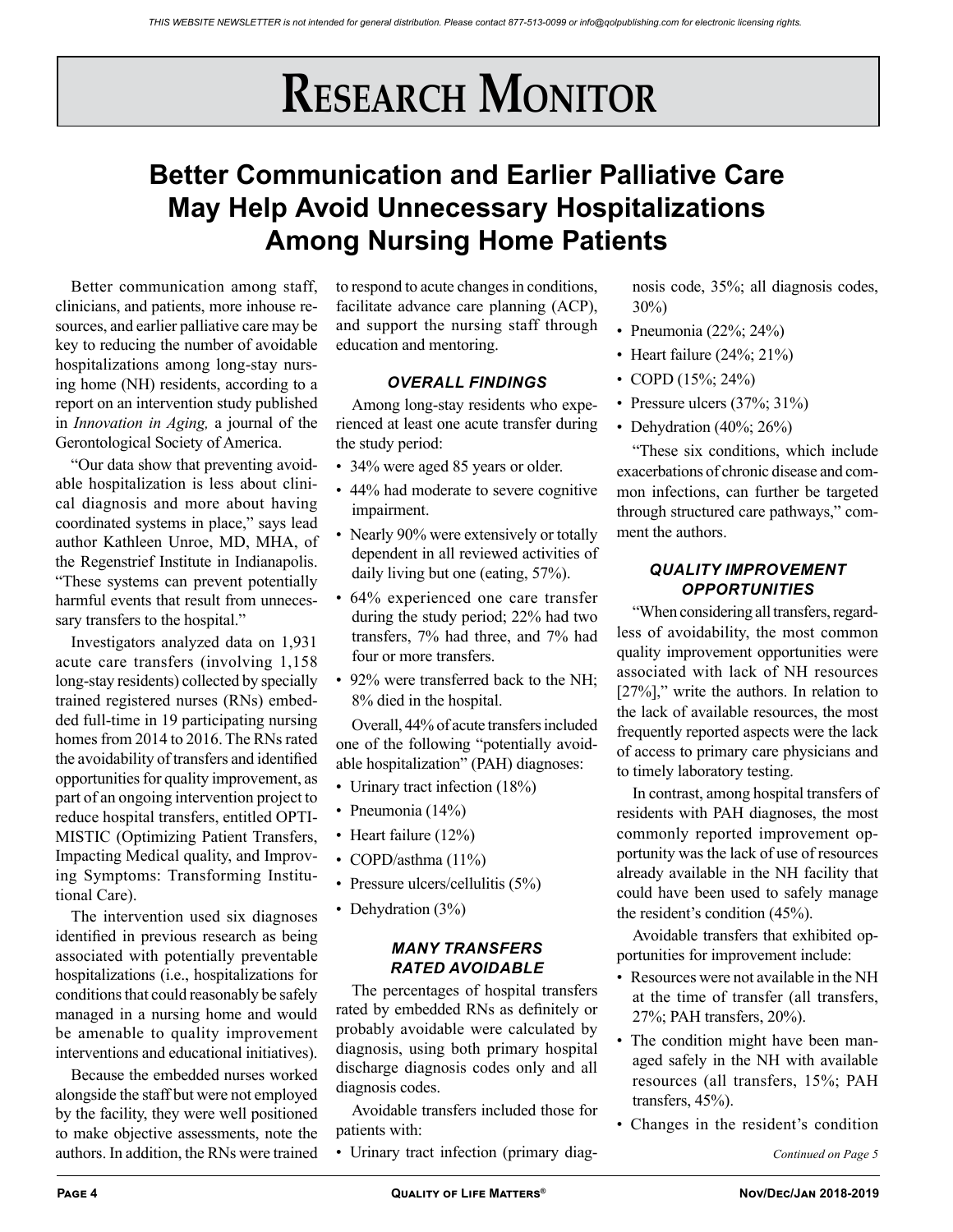# **RESEARCH MONITOR**

## **Early Inpatient Palliative Care Shortens Hospital Stays, Improves Clinical Outcomes**

 Patients hospitalized with advanced illness whose attending physicians requested a palliative care (PC) consult within three days of admission had shorter lengths of stay (LOS) and a higher likelihood of discharge to home hospice, with no negative effect on mortality compared with patients who received later PC consults, according to a report published in the *Journal of Palliative Medicine.*

"This analysis demonstrated that when patients are involved with early palliative care, the positive effects of this intervention are amplified," write the authors. "With late referral, the transition to end-of-life care or acute hospice was often delayed until the very end of the hospitalization."

The benefits of PC programs in hospitals has been well established, point out the authors, but the effect of timing of PC intervention has received little examination, particularly among non-cancer patients. "Patients in the current study included

those of all ages with multiple diagnoses," they note.

Investigators analyzed outcomes for early PC ( $\leq$  3 days after admission) and late PC ( $\geq$  4 days after admission) among all 449 inpatients with advanced disease referred for a PC consult in 2015 and 2016 at a medium-sized community hospital in Buffalo, NY.

### *KEY FINDINGS*

- Patients in the early PC group were slightly older than those in the late group (mean age, 83.4 years vs 78.5 years).
- Disease categories in the early PC group were predominantly cancer (37.7%), dementia (20.2%), and cardiovascular disease (14.9%).
- Among those in the late PC group, COPD exacerbation (17.2%) and sepsis (17.2%) were prominent, as were also cancer (25.3%) and dementia (14.0%).
- Mean hospital LOS was shorter for early PC patients (6.09 days vs 16.5 days; *P*   $= 0.001$ ).
- A higher percentage of early PC patients (25.9%) than late PC patients (14.9%) were discharged to outpatient hospice.
- 9% of patients in each group were transferred to a nursing home without hospice.
- Fewer early PC patients died in acute PC care (8.8% vs 15.8%).
- The timing of PC intervention was not influenced by functional status.
- Early PC intervention had no statistically significant adverse effect on inpatient mortality.

*Source: "Economic Impact of Early Inpatient Palliative Care Intervention in a Community Hospital Setting,"* Journal of Palliative Medicine; *July 2018; 21(7):933*–*939. Fitzpatrick J, Mavissakalian M, Luciani T, Xu Y, Mazurek A; Kenmore Mercy Hospital and Catholic Health of Buffalo, both in Buffalo, New York.*

## **Nursing Home Patients (from Page 4)**

might have been communicated better among the NH staff (all transfers, 16%; PAH transfers, 43%).

- The new sign, symptom, or other change in status might have been detected earlier (all transfers, 13%; PAH transfers, 32%).
- Advance directives, palliative care, or hospice could have been put into place sooner (all transfers, 9%; PAH transfers, 15%).
- Patient and family preferences regarding hospitalization might have been discussed earlier (all transfers, 6%; PAH transfers, 15%).

"When considering only the primary hospital diagnoses, transfers not associated with PAH hospitalization diagnoses

were more likely to have quality improvement opportunities related to communication about resident change in status (48% vs  $39\%$ ;  $P < 0.05$ )," note the authors. "A long-stay nursing home resident shouldn't be sent to the hospital just because of miscommunication between doctors and nursing facility staff — we can do better than that," says Unroe.

"Keeping complex patients in the nursing facility is often the right choice. A nursing facility setting — a familiar place with staff and clinicians who know the patient — may be the patient's best option in many circumstances," Unroe adds.

Although earlier advance care planning and palliative care were not among the most commonly noted opportunities for improvement, note the authors, "OP-TIMISTIC RNs are extensively trained in advance care planning, and nursing homes participating in this project have more access than most nursing homes to this expertise. Thus, it is notable that even in these facilities, there is room for improvement that may continue to impact hospital transfers."

*Source: "Investigating the Avoidability of Hospitalizations of Long-Stay Nursing Home Residents: Opportunities for Improvement,"*  Innovation in Aging; *Epub ahead of print, July 5, 2018; DOI: 10.1093/geroni/igy017. Unroe KT et al; Indiana University School of Medicine, Division of General Internal Medicine and Geriatrics; Regenstrief Institute, IU Center for Aging Research; and Indiana University School of Nursing, all in Indianapolis, Indiana; and Purdue University, West Lafayette, Indiana.*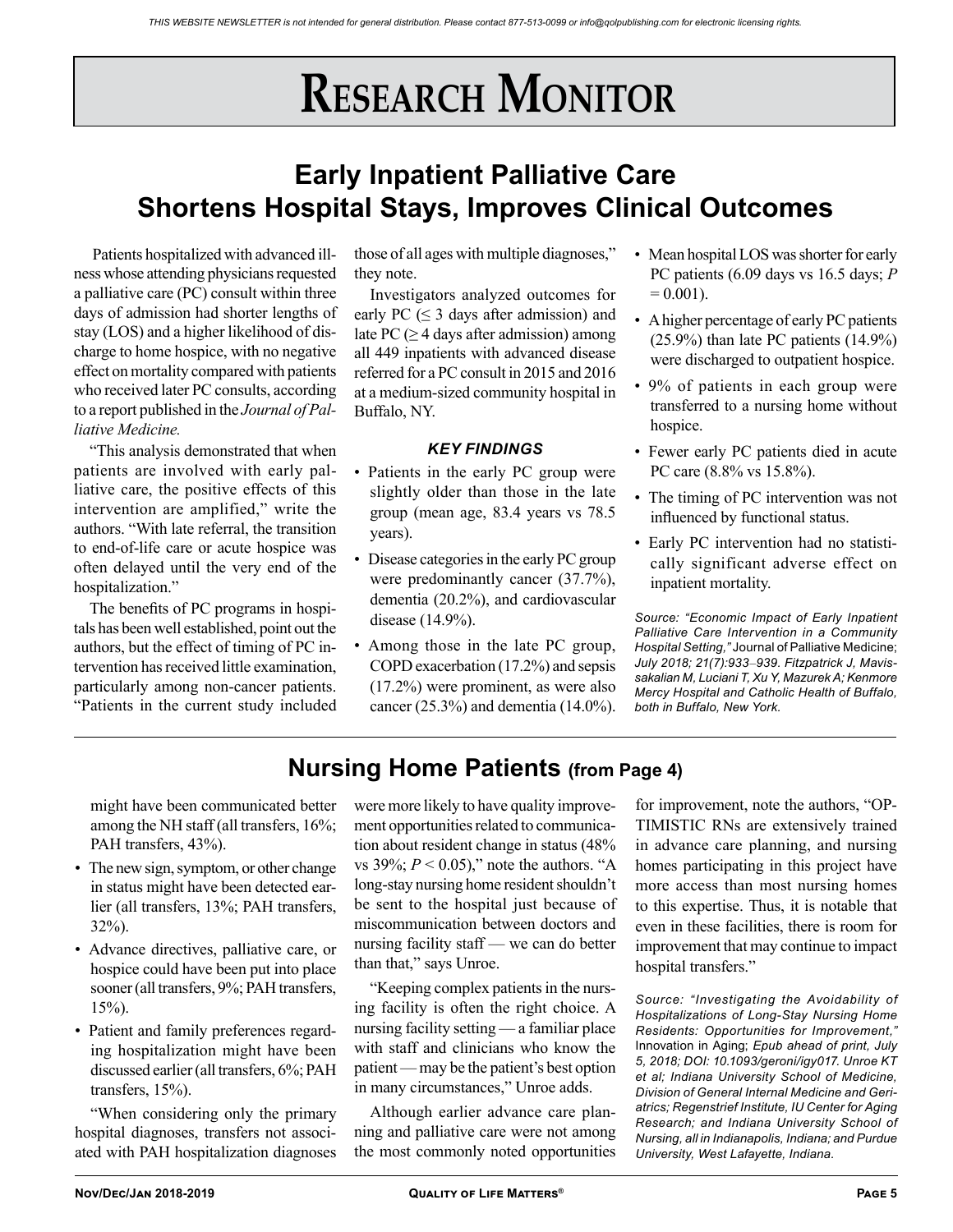# **Clinician Resources**

## **Patient Navigators Help Latino Adults in the Community Deal with Advanced Cancer**

Home visits from trained patient navigators (PNs) to community-dwelling Latino adults with advanced cancer yielded increased documentation of advance directives and improved physical symptoms. Further, the intervention was highly valued by the patients, according to a report published in *JAMA Oncology.*

"To our knowledge, Apoyo con Cariño (Support with Caring) is the first randomized clinical trial of a culturally tailored PN intervention addressing palliative care (PC) disparities for Latinos with advanced cancer," write the authors.

"What distinguishes this culturally tailored PN intervention from other PC interventions is that the PNs are not directly providing care," they continue. "Instead, they are trained laypersons empowering and activating patients to seek improved primary PC from their oncologists."

Investigators conducted a randomized clinical trial from 2012 to 2016. Participants were 223 adults self-identified as Latino who had been diagnosed with stage III or IV cancer (mean age, 58.1 years; female, 55.6%). Patients were recruited from both urban and rural care settings  $(n = 10)$  across the state of Colorado, including community cancer clinics, an academic National Cancer Institutedesignated center, and a safety-net cancer center. All participants were surveyed at baseline and three months following enrollment.

### *A CULTURALLY SENSITIVE INTERVENTION*

All patients in both the intervention group and control group were given a culturally tailored educational packet of written information about advance care planning (ACP), pain management, and hospice care, along with a study-specific advance directive (AD). All materials were prepared at a fifth-grade reading level in both Spanish and English.

Intervention patients received at least five home visits from a specially trained PN, who reviewed the information packet with the patient and addressed any identified barriers to PC. The PN was also available via phone contact to make additional visits at patient/family request. If the patient completed the study AD or one of his/her choice, the PN ensured that it was entered into the medical record at the oncology clinic. All PNs were bilingual and bicultural, and had backgrounds in healthcare-related work.

Patient characteristics were similar in both groups, clinically and demographically: for 47.5%, Spanish was their primary language; 68.2% had stage IV cancer; 50.2% had less than a high school education; and 53.6% had an annual income of less than \$15,000. For patients in both groups at baseline, pain intensity was rated as mild (mean, 3.1 on a scale of 1-10).

### *KEY FINDINGS*

- Patients in the intervention group were more likely than controls to have any form of AD documented in the electronic health record at the patient's oncology clinic (65.2% vs 36.0%; *P* < 0.001).
- Intervention patients were more likely to have talked with their family members about the kind of care desired at the end of life  $(83.5\% \text{ vs } 55.2\% \text{ ; } P <$ 0.001).
- Intervention patients were also more likely to have discussed their future care preferences with their healthcare provider (60.0% vs 35.2%; *P* = 0.001).
- Both groups reported a high degree of comfort in talking to their healthcare providers about uncontrolled pain (96.5% and 92.1%).

• A higher percentage of intervention patients than control patients indicated they would recommend hospice for a loved one (88.2% vs 65.5%; *P* = 0.004) and would consider hospice care for themselves (88.2% vs 65.9%;  $P =$ 0.005).

Both groups had a relatively high rate of hospice enrollment (81.7% overall), "well above previously reported national averages of a 40% Hispanic enrollment," note the authors. This was most likely a reflection of the high rate of hospice use statewide in Colorado, they point out. In addition, ratings of pain did not change significantly in either group, suggesting that pain was already well controlled by the patients' oncological teams at baseline and throughout the intervention period.

Quality of life (QOL) measurements were also high in both groups, with little change from baseline. However, intervention patients had a larger mean change from baseline in the physical subscale of the QOL questionnaire than did controls  $(1.4 \text{ vs } 0.1 \text{ on a } 1\n-10 \text{ scale}; P = 0.004).$ 

Intervention patients reported high satisfaction with PNs, with nearly 100% agreeing the PN visits improved their lives as patients. More than 90% felt that the PNs listened and responded to their concerns, provided information that was understandable and helpful, provided emotional support, and helped them to make important care decisions.

*Source: "Effect of Apoyo con Cariño (Support with Caring) Trial of a Patient Navigator Intervention to Improve Palliative Care Outcomes for Latino Adults with Advanced Cancer: A Randomized Clinical Trial,* JAMA Oncology; *Epub ahead of print, September 20, 2018. DOI: 10.1001/jamaoncol.2018.4014. Fischer SM, Kline DM, Min S-J, et al; Division of General Internal Medicine; Division of Health Care Policy and Research; and Division of Medical Oncology, University of Colorado School of Medicine, Aurora.*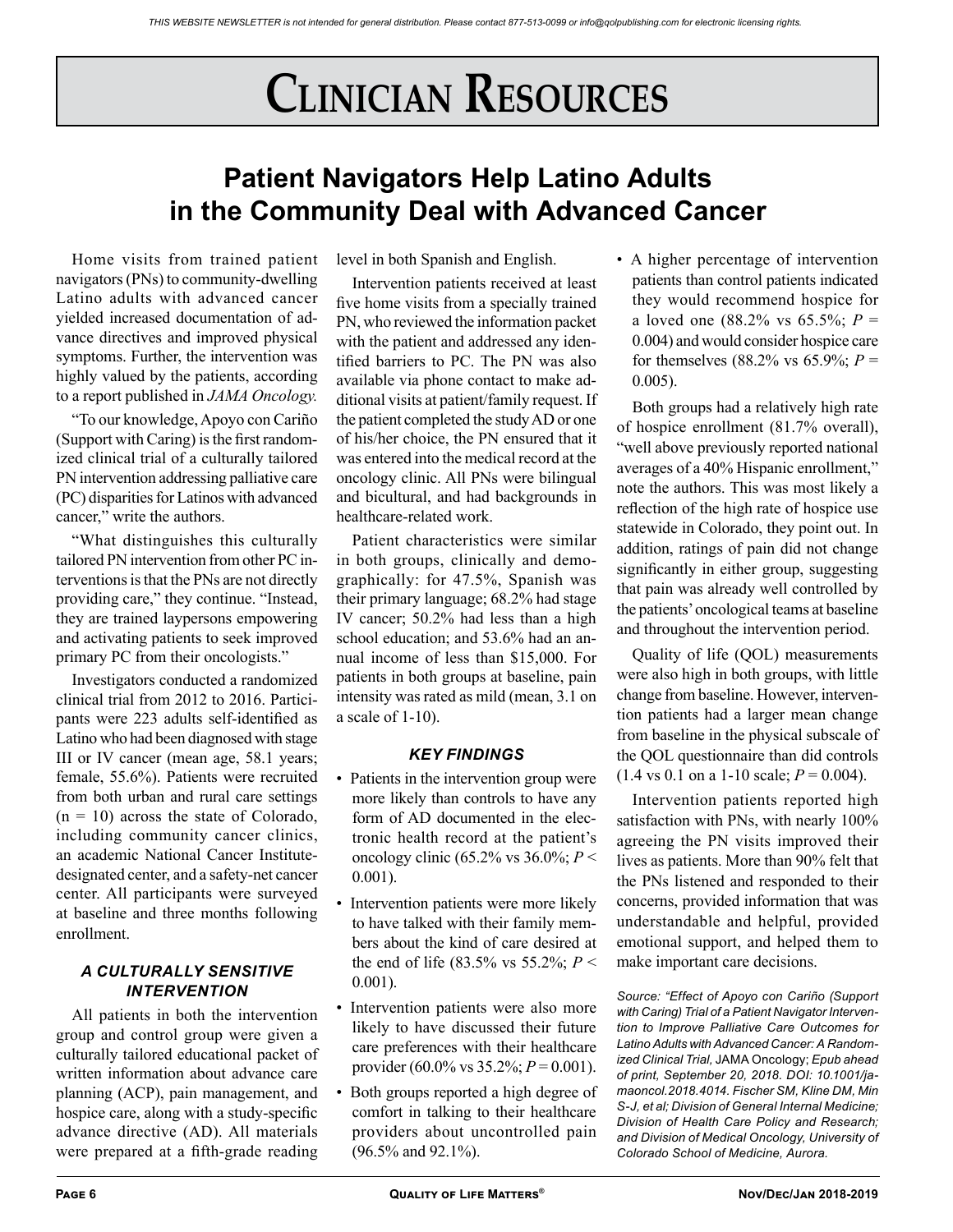# **Clinician Resources**

## **Clinical Checklist for Supportive Care Viewed as Productive, Easy to Use**

A consensus-based checklist documenting best supportive care (BSC) for patients with advanced cancer was viewed favorably by treating clinicians, who found it had a positive impact on palliative care delivery while posing little workflow interruption, according to a report on a multisite study published in the *Journal of Palliative Medicine.*

"This line of inquiry is the first of its kind," write the authors. "Our study provides an initial framework upon which to build a standardized assessment for BSC in clinical practice."

Investigators analyzed survey responses of a sample of 15 clinicians (representing the specialties of medical oncology, gynecologic oncology, and palliative care) treating advanced cancer patients at four participating academic centers in three states. Over a four-month period, participants completed the checklist components at each eligible patient encounter, then entered their survey responses online.

### *SUPPORTIVE CARE CHECKLIST COMPONENTS*

**Symptom management.** Includes: pain; pulmonary symptoms; fatigue; mood (anxiety, depression); gastrointestinal symptoms; financial, legal, and spiritual concerns.

**Decision making.** Does the patient have a preferred mode of decision making? Does he/she need assistance in making treatment decisions?

**Illness comprehension.** Has the patient received education concerning the goals of anti-cancer therapy? Does the patient understand their illness and prognosis? Are there coping concerns for the patient? For the caregivers?

**Care plan.** Future appointments were planned; appropriate referrals to other care providers were made.

### *KEY FINDINGS*

- 40% of participants reported the checklist had an improved impact on delivery of supportive/palliative care.
- 46% noted improvement in documentation of supportive/palliative care.
- 33% reported increased frequency of comprehensive symptom assessment.
- 26% noted increased frequency of assessment for referral to support services.
- None reported a worsened impact or decreased frequency on any measure.
- 73% agreed that the checklist could be easily integrated into the regular workflow.
- 73% saw value in integrating the checklist.
- 80% found the checklist easy to use.

*Source: "Feasibility and Acceptability of a Best Supportive Care Checklist Among Clinicians,"*  Journal of Palliative Medicine; *August 2018; 21(8):1074*–*1077. Boucher NA, Nicolla J, Ogunseitan A, Kessler ER, Ritchie CS, Zafar YY; Durham VA GRECC (Geriatric Research Education and Clinical Center), Duke Center for the Study of Aging and Human Development, Sanford School of Public Policy and Duke Cancer Institute, Duke University Medical Center, all in Durham, North Carolina; Northwestern University Feinberg School of Medicine, Chicago; University of Colorado School of Medicine, Aurora; and University of California-San Francisco.*

## **End-of-Life Care Websites**

American Academy of Hospice and Palliative Medicine *www.aahpm.org*

American Hospice Foundation *www.americanhospice.org*

Information and Support for End-of-Life Care from the National Hospice and Palliative Care Organization *www.caringinfo.org*

Center to Advance Palliative Care *www.capc.org*

The EPEC Project (Education in Palliative and End-of-Life Care) *www.epec.net*

Palliative Care Fast Facts and Concepts, a clinician resource from the Palliative Care Network of Wisconsin *www.mypcnow.org/fast-facts*

Hospice and Palliative Nurses Association *www.hpna.org*

> Hospice Foundation of America *www.hospicefoundation.org*

Medical College of Wisconsin Palliative Care Program *www.mcw.edu/palliativecare.htm*

National Hospice & Palliative Care Organization *www.nhpco.org*

Division of Palliative Care Mount Sinai Beth Israel *www.stoppain.org*

Promoting Excellence in End-of-Life Care *www.promotingexcellence.org*

#### *Quality of Life Matters®* **is a registered trademark of Quality of Life Publishing Co.**

**© 2018 by Quality of Life Publishing Co.** All rights reserved. No part of this newsletter may be reproduced without prior permission of the publisher.

For reprint requests or questions, contact 877-513-0099, info@QOLpublishing.com.